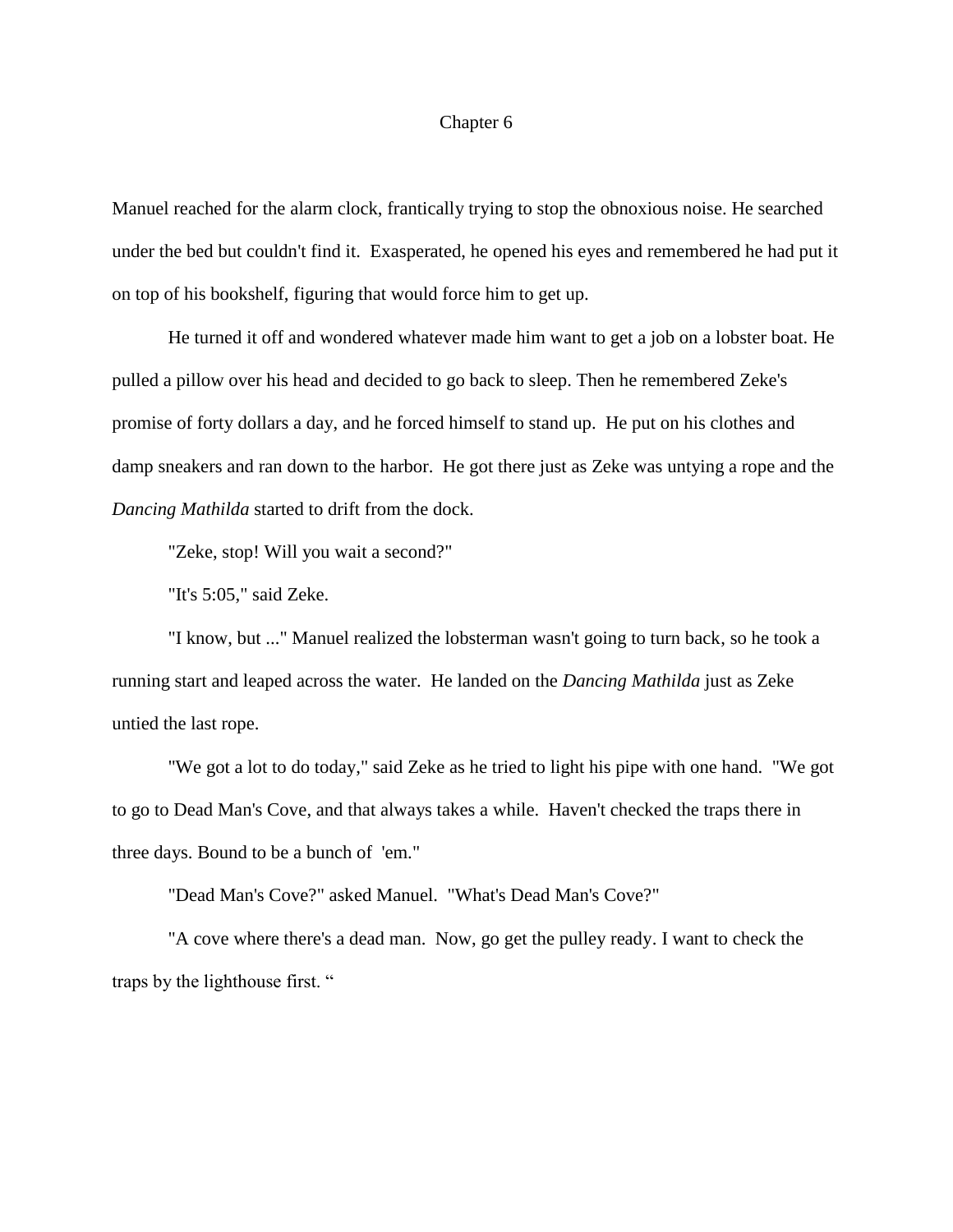They pulled up four traps behind the lighthouse, but there were only two lobsters and a bunch of crabs. Manuel picked up a dark brown crab with long skinny legs. "Yecch, this is the grossest thing I've seen since my mom gave me back my appendix in a test tube. What is it?"

"A spider crab. Now hurry up and throw him back in. I need you to go below and get some more rubber bands."

Manuel climbed up on the edge of the boat and juggled the spider crab from hand to hand while he chanted:

"Spider, spider from the sea,

you are the ugliest thing that ever did be.

You sure do stink and you sure do smell,

I can tell right now you're going to hell—"

Zeke grabbed Manuel by the arm, pulled him back onto the deck, and sat him down on a lobster pot. "I'm gonna to tell you one time, and I'm not gonna tell you again. The ocean ain't a summer camp. It ain't a dance hall or a video arcade. The ocean is somethin' you respect. You stop respectin' the ocean, and you may never see land again."

"But, Zeke, I was just play—"

"You don't play with living creatures, and you don't ever stand on the edge of the boat. Now go git me those rubber bands."

Manuel found the rubber bands and came back on deck just as they hit the open sea. A large wave crashed over the side of the boat, and the queasy feeling started again, but he was determined not to get sick, so he took a deep breath and drank half a bottle of soda.

"There it is." Zeke pointed. "Dead Man's Cove."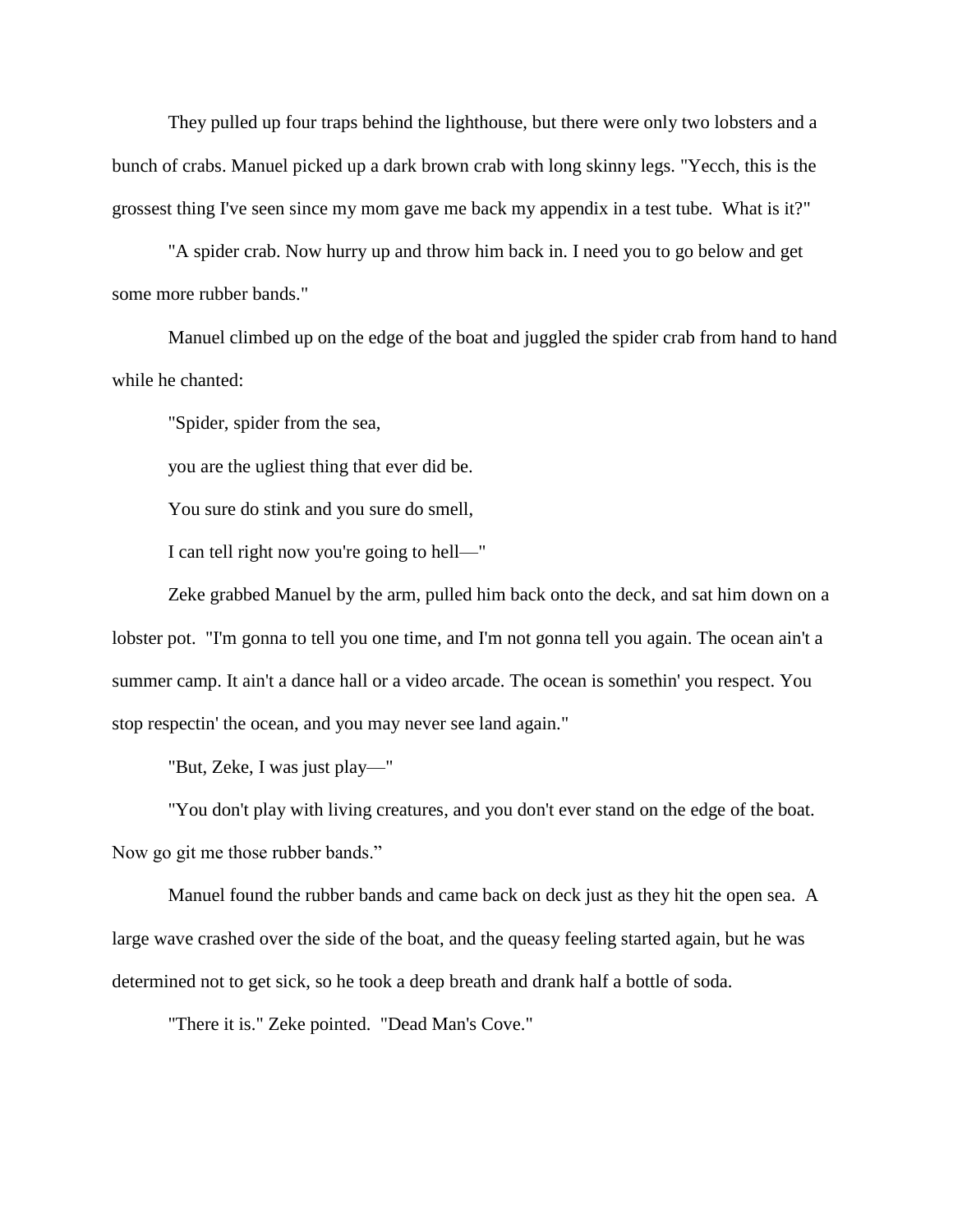A dense fog rolled in, and Lucy let out a piercing screech. The closer they got to the buoys, the thicker the fog got. "Shouldn't we start heading back?" Manuel asked nervously. "I mean, I can hardly see the buoys anymore."

Zeke shook his head. "Fog's always thick here. Don't worry. I know where the traps are."

It took them the rest of the day, but Zeke was right. He had no trouble locating the buoys, and they found thirty-six lobsters in the thirteen traps.

Manuel was smiling as the *Dancing Mathilda* pulled into the harbor. His back still hurt, and his blisters were starting to ooze, but he hadn't gotten sick and had managed to band all the lobsters without getting pinched.

Angus was waiting for him again on the dock. Manuel jumped down and hugged him. "Hey, buddy, check this out." Manuel reached into a paper bag and took out a large lobster. "Zeke's letting me take this biggie home. I've never eaten a lobster before—

A sailboat pulled up to the dock and Justin and his two cronies climbed out. Manuel spotted his iPod clipped to Justin's belt. "Hey! Hand it over!"

"Hand what over?" asked Justin, smiling innocently.

"Hand over my iPod." Manuel put the lobster on top of a barrel and took a step closer to Justin. "I already told the police you stole it."

Justin stopped smiling and eyed Manuel warily. Then he spotted the lobster on the barrel. "Yeah right.," he said, picking it up. "I'll just tell them that you've been poaching lobsters.."